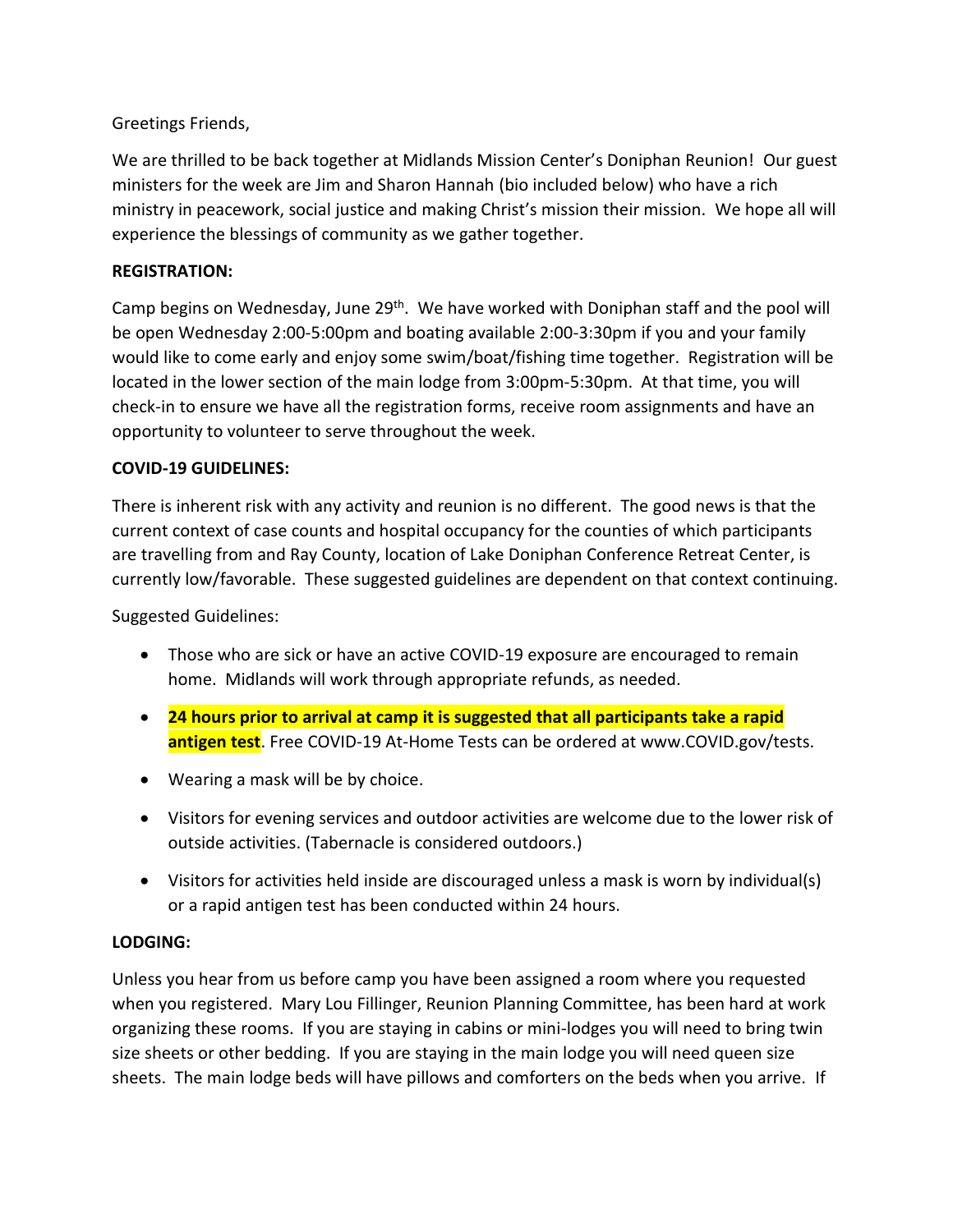you have any questions or additional requests please contact Mary Lou a[t cjlf@sbcglobal.net](mailto:cjlf@sbcglobal.net) or by phone 816-792-0063.

If you plan to bring a camper or RV, the sites vary in size and levelness. There are some pull through sites. All sites have electrical hook-ups and a few are close to a yard hydrant for water. There are no full hook up sites, but there is a dump station on the grounds.

# **THINGS TO BRING:**

There will be many opportunities to participate in activities both indoors and outdoors. Some items to consider bringing are: appropriate clothing, including swimsuit, sunscreen and bug spray, hat, sunglasses, towels for pool and towels for showering, outdoor clothes-line, bathmat, toiletries, campfire blanket, flashlight, swimming pool toys, fishing tackle, favorite indoor and outdoor games, toys and activities needed for quiet time and services, tennis shows, rain jacket/umbrella, fan for your room, portable water bottle, and snacks you cannot do without.

We will have a youth hangout area between the tabernacle and lake with hammocks and outdoor games. If you have extra games or a hammock you would be willing to share we would welcome them.

## **MEALS:**

Breakfast, lunch and dinner will be served each day with plenty to eat, including a salad bar. The canteen will be open in the evenings to purchase snacks. If you have a particular dietary need; please email Kat to make sure we have that request. [khnatyshyn@cofchrist.org.](mailto:khnatyshyn@cofchrist.org)

## **ACTIVITIES:**

The reunion planning committee has planned many great activities. The schedule is included in this email, but take note we will be doing some community gathering activities instead of traditional youth classes. There will be a youth choir in the morning, but everyone will be welcomed back to the tabernacle for an all camp activity. We will still enjoy many of the traditional activities like swimming, boating, fishing, evening worship and campfire. Our Guest Ministers Jim and Sharon Hannah will be facilitating the adult class covering the reunion text material in the afternoon.

## **FINANCES:**

Reunion is an expensive event. The Mission Center Leadership works hard to balance the desire to be accommodating so all feel welcome to attend with the desire to be good stewards of our financial resources. Put simply, the registration fees do not fully cover the cost of the camp. We depend on additional donations to cover the remaining balance. As you prepare to attend camp, please consider how much your family can contribute so that this meaningful and spiritual ministry may continue to bless all those who attend.